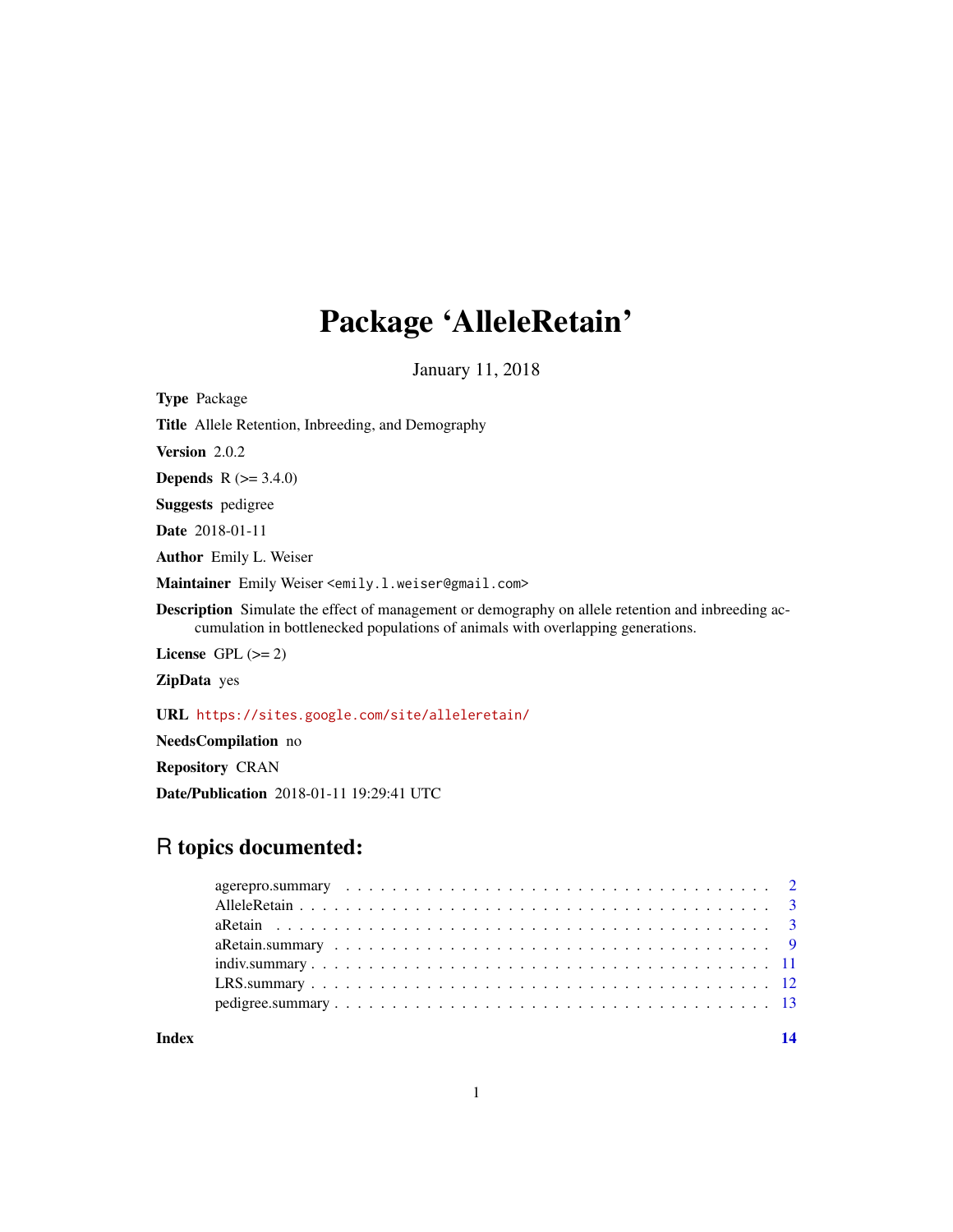<span id="page-1-0"></span>

average reproductive success, by age and sex, in the final year of the simulation by aRetain. Must be run after a $Retain$  is run with  $trackall = TRUE$ .

#### Usage

agerepro.summary(adata, maxage, sex)

## Arguments

| adata  | list of output from a Retain                                                                                |
|--------|-------------------------------------------------------------------------------------------------------------|
| maxage | value of MaxAge used in a Retain, or the maximum age of interest for the sum-<br>mary, whichever is smaller |
| sex    | sex to summarize; "male" or "female"                                                                        |

## Value

A matrix with one row for each age and seven columns:

| age          | age of each individual, from 0 to MaxAge                                     |
|--------------|------------------------------------------------------------------------------|
| alive.mean   | mean number of individuals that lived to this age                            |
| alive.sd     | SD across replicates in the number of individuals that lived to this age     |
| matings.mean | mean number of matings per individual at this age.                           |
| matings.sd   | SD among individuals in matings mean                                         |
|              | offspring, mean mean number of offspring produced by individuals of this age |
| offspring.sd | SD among individuals in offspring mean                                       |

#### Author(s)

Emily L. Weiser <emily.l.weiser@gmail.com>

## References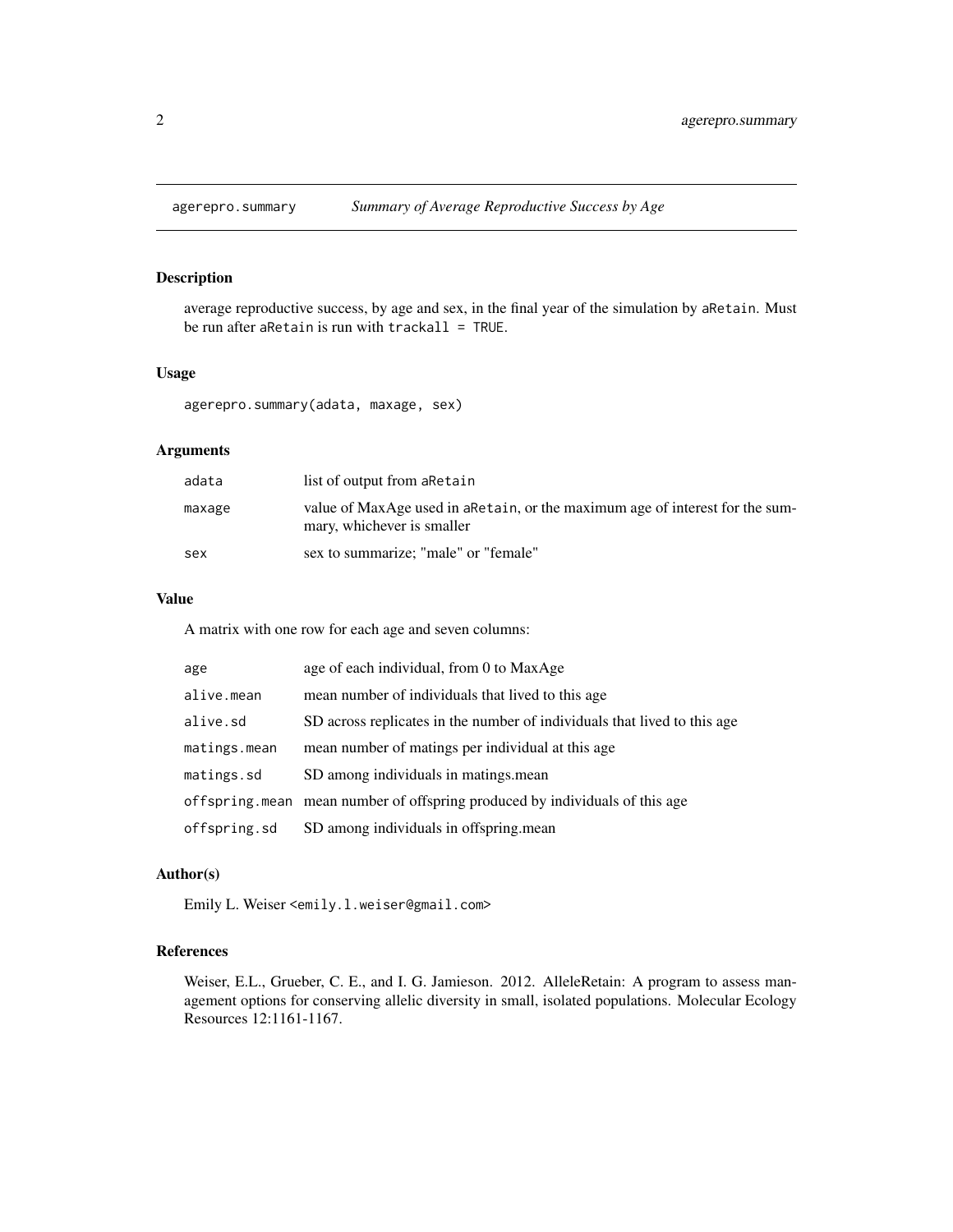<span id="page-2-0"></span>

Simulates the effect of management or demography on allele retention and inbreeding accumulation in bottlenecked populations of animals with overlapping generations.

## Details

Typically, the user will run aRetain, then aRetain.summary to assess characteristics of the simulated population. indiv. summary, pedigree. summary (requires package **pedigree**), LRS. summary, and agerepro. summary will provide further output.

aRetain *Allele Retention, Inbreeding, and Demography*

#### Description

Simulate the effect of management or demography on allele retention and inbreeding accumulation in bottlenecked populations of animals with overlapping generations.

#### Usage

```
aRetain(q0 = 0.05, sourceN = Inf,
startN = 20, startAge = "juvenile", startSR = 0.5, exactSSR= FALSE,
inisurv = c(1,1,1), addN = 0, addyrs = c(0), addSR = 0.5, exactASR = FALSE,
migrN = 0, migrfreq = 1, migrSR = 0.5, exactMSR = FALSE, mpriority = FALSE,
removeL = FALSE, harvN = 0, harvAge = "all", harvyrs = 0, K = 100, Klag = 0,
KAdults = FALSE, reprolag = 0, mature = 1, matingSys = "monogamy",
matingLength = "seasonal", meanMLRS = 1, sdMLRS = 0, reproAgeM = c(1:200),
AgeOnMLRS = "age/age", nMatings = 1, retainBreeders = "male", MaxAge = 25,
SenesAge = 10, adsurvivalF = 0.80, adsurvivalM = 0.80, nonbrsurv = 0.80,
nonbrsurvK = 0.80, juvsurv = 0.80, juvsurvK = 0.80, youngperF = 1.5,
SDypF = 0.25, ypF1 = 1, ypF1yr = 1, MAXypF = 2, MAXypFK = 2,
ypFsex = "female", youngSR = 0.5, trackall = TRUE, GeneCount = "adult",
nyears = 50, nrepl = 100, nreplprint = 10, printplots = FALSE)
```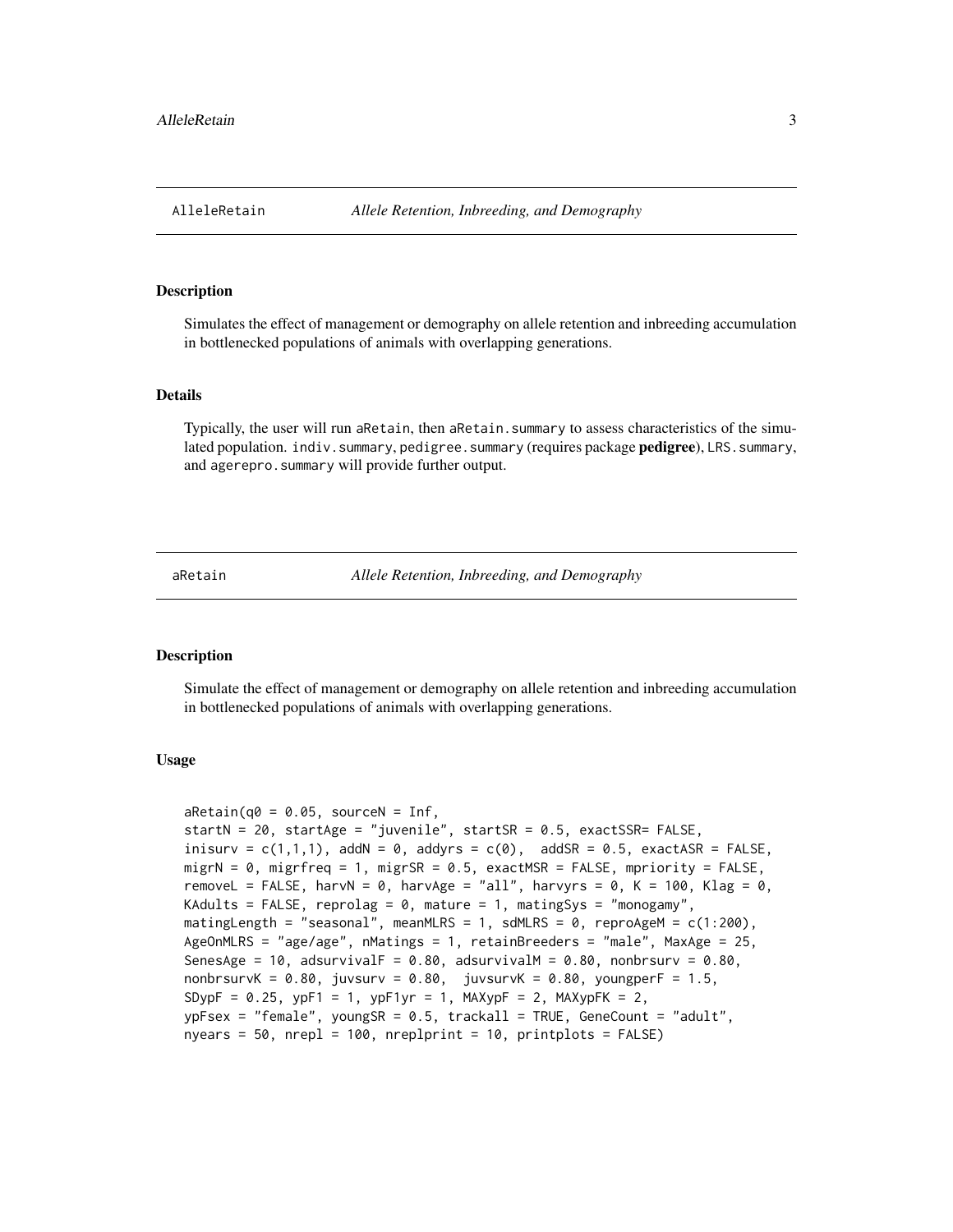## Arguments

| q0        | frequency of rare allele in the source population (range $0-1$ )                                                                                                                                                                                                                                                                                                                                     |
|-----------|------------------------------------------------------------------------------------------------------------------------------------------------------------------------------------------------------------------------------------------------------------------------------------------------------------------------------------------------------------------------------------------------------|
| sourceN   | size of source population; must be $>$ startN                                                                                                                                                                                                                                                                                                                                                        |
| startN    | number of starters (or size of bottleneck); not all will become genetic founders;<br>minimum 2                                                                                                                                                                                                                                                                                                       |
| startAge  | age class ("juvenile", "young adult", or "adult") of starters, supplemental. If<br>"juvenile", all individuals added are assigned age 0; if "young adult", all are<br>assigned age at maturity; if "adult", ages are selected randomly based on the<br>proportion of individuals in the source population expected to be of each age<br>(based on the survival rates and senescence specified below) |
| startSR   | sex ratio (proportion male) of starters, supplementals, and migrants                                                                                                                                                                                                                                                                                                                                 |
| exactSSR  | logical: whether startSR gives the exact sex ratio of individuals released                                                                                                                                                                                                                                                                                                                           |
| inisurv   | initial survival rate, as a proportion (range 0-1), of individuals released. Given<br>as a vector, where the first value is for starters, the second is for additional<br>releases, and third is for migrants. Annual mortality applies after this value is<br>used. Defaults to 1 for all three groups.                                                                                             |
| addN      | list of numbers of individuals to release in years soon after population establish-<br>ment ("supplementals")                                                                                                                                                                                                                                                                                        |
| addyrs    | list of years in which to release supplementals. Each year corresponds to the<br>number of individuals in the same position in the addN list                                                                                                                                                                                                                                                         |
| addSR     | sex ratio (proportion male) of supplementals; defaults to 0.5 (must be between<br>0 and 1). This can be either a single value, or a vector, with each element in<br>the vector corresponding to each instance of supplementation (must be the same<br>length as addN)                                                                                                                                |
| exactASR  | whether addSR gives the exact sex ratio of individuals released (TRUE) or sexes<br>are assigned randomly based on the probability given by addSR (FALSE); de-<br>faults to FALSE. This can be either a single value, or a vector, with each element<br>in the vector corresponding to each instance of supplementation (must be the<br>same length as addN)                                          |
| migrN     | number of migrants to add                                                                                                                                                                                                                                                                                                                                                                            |
| migrfreq  | interval (number of years) at which to add migrN migrants; must be between 1<br>and nyears, below                                                                                                                                                                                                                                                                                                    |
| migrSR    | sex ratio (proportion male) of supplementals; defaults to 0.5 (must be between<br>$0$ and $1)$                                                                                                                                                                                                                                                                                                       |
| exactMSR  | whether addSR gives the exact sex ratio of individuals released (TRUE) or sexes<br>are assigned randomly based on the probability given by migrSR (FALSE); de-<br>faults to FALSE                                                                                                                                                                                                                    |
| mpriority | logical: whether migrants are given priority over locally produced offspring to<br>recruit into any available breeding vacancies                                                                                                                                                                                                                                                                     |
| removeL   | logical: whether to remove the corresponding number of locally produced adults<br>to make room for migrants in the population; only necessary if retainBreeders $=$<br>"both"/"female"/"male"; will only come into play when population is at K                                                                                                                                                      |
| harvN     | number to be removed in each harvest year                                                                                                                                                                                                                                                                                                                                                            |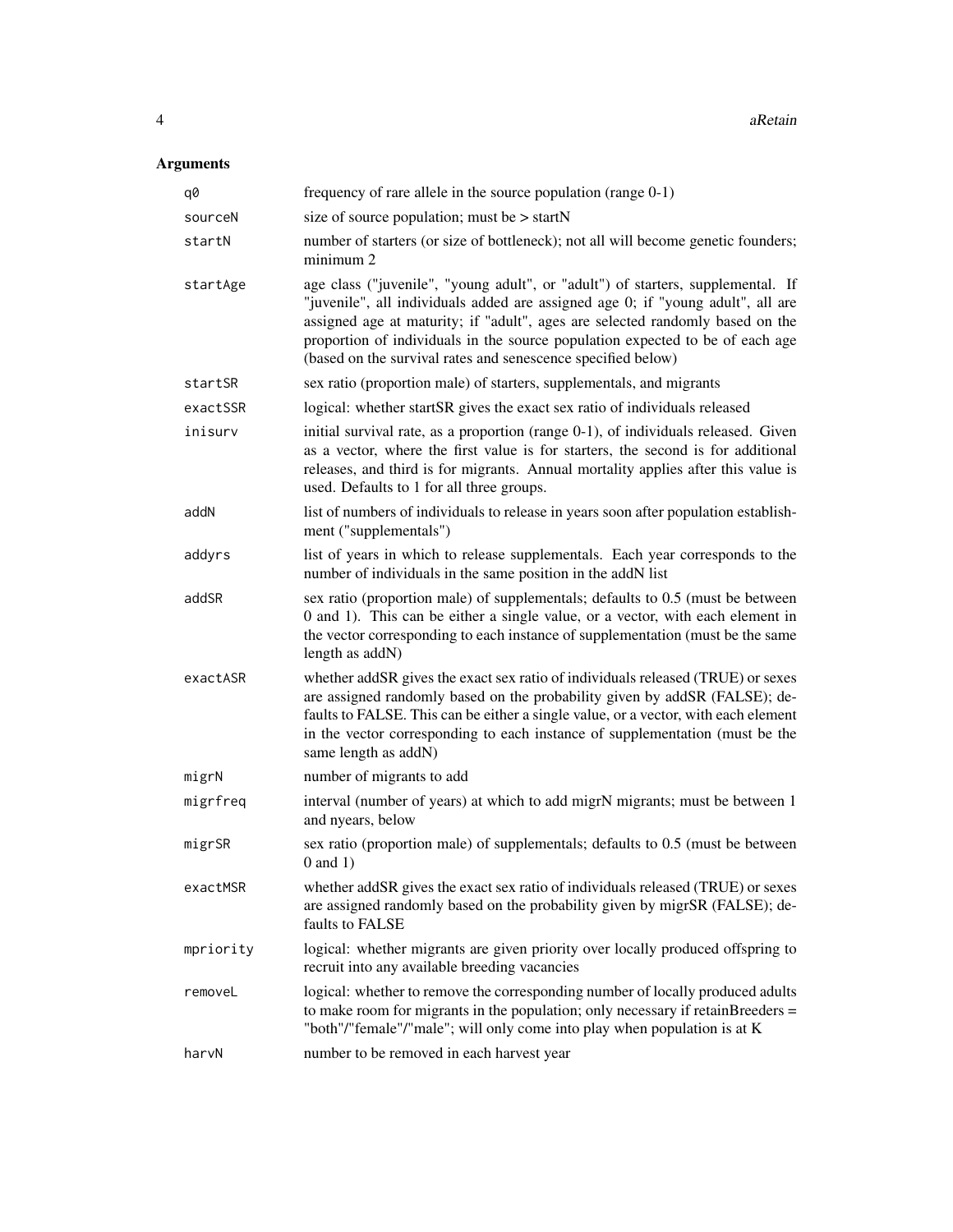| harvAge        | age of individuals to be harvested (as for 'startAge'). If not enough individuals<br>of this age are available, the harvest quota (harvN) will not be filled                                                                                                                                                                                                                                                                                                                                                                                                                                                                                                                                                                                                                                                                                                                                                                                                                                    |  |
|----------------|-------------------------------------------------------------------------------------------------------------------------------------------------------------------------------------------------------------------------------------------------------------------------------------------------------------------------------------------------------------------------------------------------------------------------------------------------------------------------------------------------------------------------------------------------------------------------------------------------------------------------------------------------------------------------------------------------------------------------------------------------------------------------------------------------------------------------------------------------------------------------------------------------------------------------------------------------------------------------------------------------|--|
| harvyrs        | vector of years in which harvest occurs                                                                                                                                                                                                                                                                                                                                                                                                                                                                                                                                                                                                                                                                                                                                                                                                                                                                                                                                                         |  |
| K              | carrying capacity (population ceiling)                                                                                                                                                                                                                                                                                                                                                                                                                                                                                                                                                                                                                                                                                                                                                                                                                                                                                                                                                          |  |
| Klag           | number of years for which population is held at or below initial size (breeding<br>still occurs); indicates a prolonged bottleneck                                                                                                                                                                                                                                                                                                                                                                                                                                                                                                                                                                                                                                                                                                                                                                                                                                                              |  |
| KAdults        | logical: whether K counts only adults, or all individuals (subadults, nonbreeders,<br>helpers)                                                                                                                                                                                                                                                                                                                                                                                                                                                                                                                                                                                                                                                                                                                                                                                                                                                                                                  |  |
| reprolag       | number of years after establishment for which no reproduction occurs                                                                                                                                                                                                                                                                                                                                                                                                                                                                                                                                                                                                                                                                                                                                                                                                                                                                                                                            |  |
| mature         | average age (in years) at sexual maturity (first breeding)                                                                                                                                                                                                                                                                                                                                                                                                                                                                                                                                                                                                                                                                                                                                                                                                                                                                                                                                      |  |
| matingSys      | mating system: "monogamy", "polygyny", or "polygynandry"; to model a polyan-<br>drous system, set to "polygyny" and then input female values for the "male"<br>parameters (and male values for the "female" parameters)                                                                                                                                                                                                                                                                                                                                                                                                                                                                                                                                                                                                                                                                                                                                                                         |  |
| matingLength   | "seasonal" or "lifelong"; determines whether individuals retain the same mate<br>from year to year or divorce                                                                                                                                                                                                                                                                                                                                                                                                                                                                                                                                                                                                                                                                                                                                                                                                                                                                                   |  |
| meanMLRS       | mean lifetime reproductive success (LRS), in terms of number of matings that<br>produce young (NOT number of offspring) a male gets over his lifetime; includ-<br>ing those that never reproduce. Each male will be assigned an individual average<br>from a gamma distribution with this mean and sdMLRS (the shape of the gamma<br>$function = (meanMLRS^2)/(sdMLRS^2)$ ; scale = $(sdMLRS^2)/meanMLRS$ ; see<br>help for R function "rgamma" for more information). The gamma distribution<br>was chosen because of its flexibility in shape appropriate to polygynous mat-<br>ing systems (from strongly right-skewed to nearly symmetrical). The SD:mean<br>ratio is more important than the magnitude of the mean. This individual mean<br>indicates the male's "quality" and will be used to assess his chance of mating,<br>relative to other males present, each year (does not translate directly into actual<br>LRS experienced by that male). Not used if mating $Sys = "monogamy"$ |  |
| sdMLRS         | among-male standard deviation in LRS; used with meanMLRS as described<br>above                                                                                                                                                                                                                                                                                                                                                                                                                                                                                                                                                                                                                                                                                                                                                                                                                                                                                                                  |  |
| reproAgeM      | list of ages at which males are able to mate successfully                                                                                                                                                                                                                                                                                                                                                                                                                                                                                                                                                                                                                                                                                                                                                                                                                                                                                                                                       |  |
| AgeOnMLRS      | expression describing the proportion of LRS achieved by a male at a particular<br>age (for ages contained within reproAgeM), e.g. "-5.4 + 1.5*age - 0.08*age^2";<br>if there is no effect of age, use the default value of "age/age" (equals 1 so all<br>ages will be assigned the same average, given by meanMLRS)                                                                                                                                                                                                                                                                                                                                                                                                                                                                                                                                                                                                                                                                             |  |
| nMatings       | number of matings per female each year; only used when matingSys = "polygy-<br>nandry"; must be a whole number                                                                                                                                                                                                                                                                                                                                                                                                                                                                                                                                                                                                                                                                                                                                                                                                                                                                                  |  |
| retainBreeders | should established breeders retain their breeding status from year to year, and<br>prevent young individuals from recruiting if the population is at K? Specify<br>which sex should be retained: "none", "both", "male", or "female". Only used<br>when matingSys = "monogamy." When "none", all new recruits are added to<br>the breeding population; individuals are randomly removed from that pool to<br>truncate the population at $K$ (so new recruits may randomly replace established<br>breeders). When adults will likely survive and prevent new individuals from<br>recruiting, e.g. with territorial species, set this at one of the other values as                                                                                                                                                                                                                                                                                                                               |  |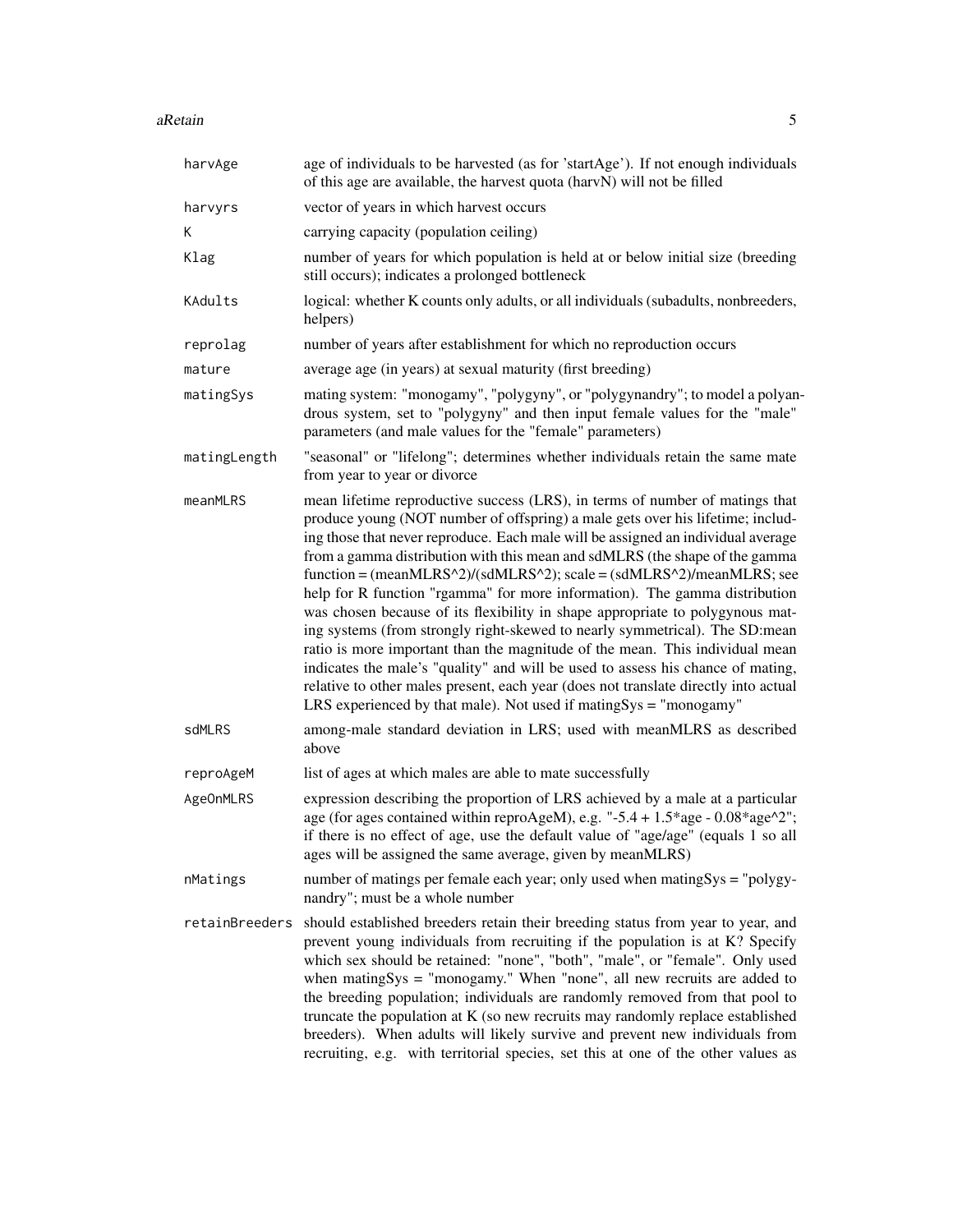|             | appropriate for your species. When pairing off widowed or divorced individuals,<br>those of the retained sex(es) that bred previously will be guaranteed a new mate<br>(if available); non-retained adults will compete with new recruits to mate with<br>available adults. If the population is at K, new recruits will only fill vacancies<br>left by adults that died (they will not replace any surviving adults, including<br>females when retainBreeders = "male" and vice versa; i.e. "both" functions the<br>same as "male" and "female" in this part of the model)                                                                                                                                                                                                                                                                                                                                                                                                                                                                      |
|-------------|--------------------------------------------------------------------------------------------------------------------------------------------------------------------------------------------------------------------------------------------------------------------------------------------------------------------------------------------------------------------------------------------------------------------------------------------------------------------------------------------------------------------------------------------------------------------------------------------------------------------------------------------------------------------------------------------------------------------------------------------------------------------------------------------------------------------------------------------------------------------------------------------------------------------------------------------------------------------------------------------------------------------------------------------------|
| MaxAge      | maximum allowable lifespan (in years); can be Inf                                                                                                                                                                                                                                                                                                                                                                                                                                                                                                                                                                                                                                                                                                                                                                                                                                                                                                                                                                                                |
| SenesAge    | age (in years) after which annual survival will be reduced by senescence. Through<br>this age, adult survival values are set according to adsurvivalF and adsurvivalM<br>(below). After this age, annual survival decreases linearly until MaxAge (at<br>which it is 0): new survival = survival - (survival / (MaxAge - SenesAge)) *<br>(age - SenesAge)                                                                                                                                                                                                                                                                                                                                                                                                                                                                                                                                                                                                                                                                                        |
| adsurvivalF | annual survival rate of adult females                                                                                                                                                                                                                                                                                                                                                                                                                                                                                                                                                                                                                                                                                                                                                                                                                                                                                                                                                                                                            |
| adsurvivalM | annual survival rate of adult males                                                                                                                                                                                                                                                                                                                                                                                                                                                                                                                                                                                                                                                                                                                                                                                                                                                                                                                                                                                                              |
| nonbrsurv   | annual survival rate of nonbreeders (subadults or adults that have never repro-<br>duced)                                                                                                                                                                                                                                                                                                                                                                                                                                                                                                                                                                                                                                                                                                                                                                                                                                                                                                                                                        |
| nonbrsurvK  | annual survival rate of nonbreeders when population is at K (used instead of non-<br>brsurv). If given, subadult survival probability in each year depends on density<br>of the population at the beginning of that year, according to the Beverton-Holt<br>function for density dependence in survival (as in Morris & Doak 2002, Quan-<br>titative Conservation Biology): $S(E(t)) = S(0)/(1 + \text{beta} * E(t))$ , where $S(E(t))$ is<br>survival rate at population density $E$ in year t, $S(0)$ is survival when density is<br>near $0$ , beta is the decline in survival as density increases, and $E(t)$ is population<br>density at time t. "Density" is defined in our model as the proportion of K that<br>has been filled, as there is no spatial information in the model. The model solves<br>for beta according to the user-specified values for nonbrsurv $(S(0))$ and nonbr-<br>survK (S at carrying capacity, where $E = 1$ ), then uses beta and $S(0)$ to calculate<br>density-dependent survival probability in each year |
| juvsurv     | first year survival (from the stage described by youngperF, below, to the begin-<br>ning of the next breeding season) when population is below K                                                                                                                                                                                                                                                                                                                                                                                                                                                                                                                                                                                                                                                                                                                                                                                                                                                                                                 |
| juvsurvK    | first year survival when population is at K (used instead of juvsurv); juvenile<br>survival is density-dependent as for nonbrsurvK                                                                                                                                                                                                                                                                                                                                                                                                                                                                                                                                                                                                                                                                                                                                                                                                                                                                                                               |
| youngperF   | average number of offspring produced per mating each year (averaged over all<br>pairs in population). For a polyandrous female, this is the average number of<br>offspring produced each time she mates with a male (each year): youngperF *<br>nMatings = total average offspring per year. youngperF can be calculated for<br>any reproductive stage (eggs, chicks, independent juveniles) as long as juvsurv<br>indicates the proportion of individuals that survive from this stage to the begin-<br>ning of the following breeding season                                                                                                                                                                                                                                                                                                                                                                                                                                                                                                   |
| SDypF       | among-individual standard deviation of youngperF, e.g. 0.50 or 2.                                                                                                                                                                                                                                                                                                                                                                                                                                                                                                                                                                                                                                                                                                                                                                                                                                                                                                                                                                                |
| ypF1        | where younger breeders have reduced reproductive rates, this can be used to<br>define the reproductive success for first reproductive stage (length of that stage<br>is determined by ypF1yr, below); given as a proportion of youngperF.                                                                                                                                                                                                                                                                                                                                                                                                                                                                                                                                                                                                                                                                                                                                                                                                        |
|             |                                                                                                                                                                                                                                                                                                                                                                                                                                                                                                                                                                                                                                                                                                                                                                                                                                                                                                                                                                                                                                                  |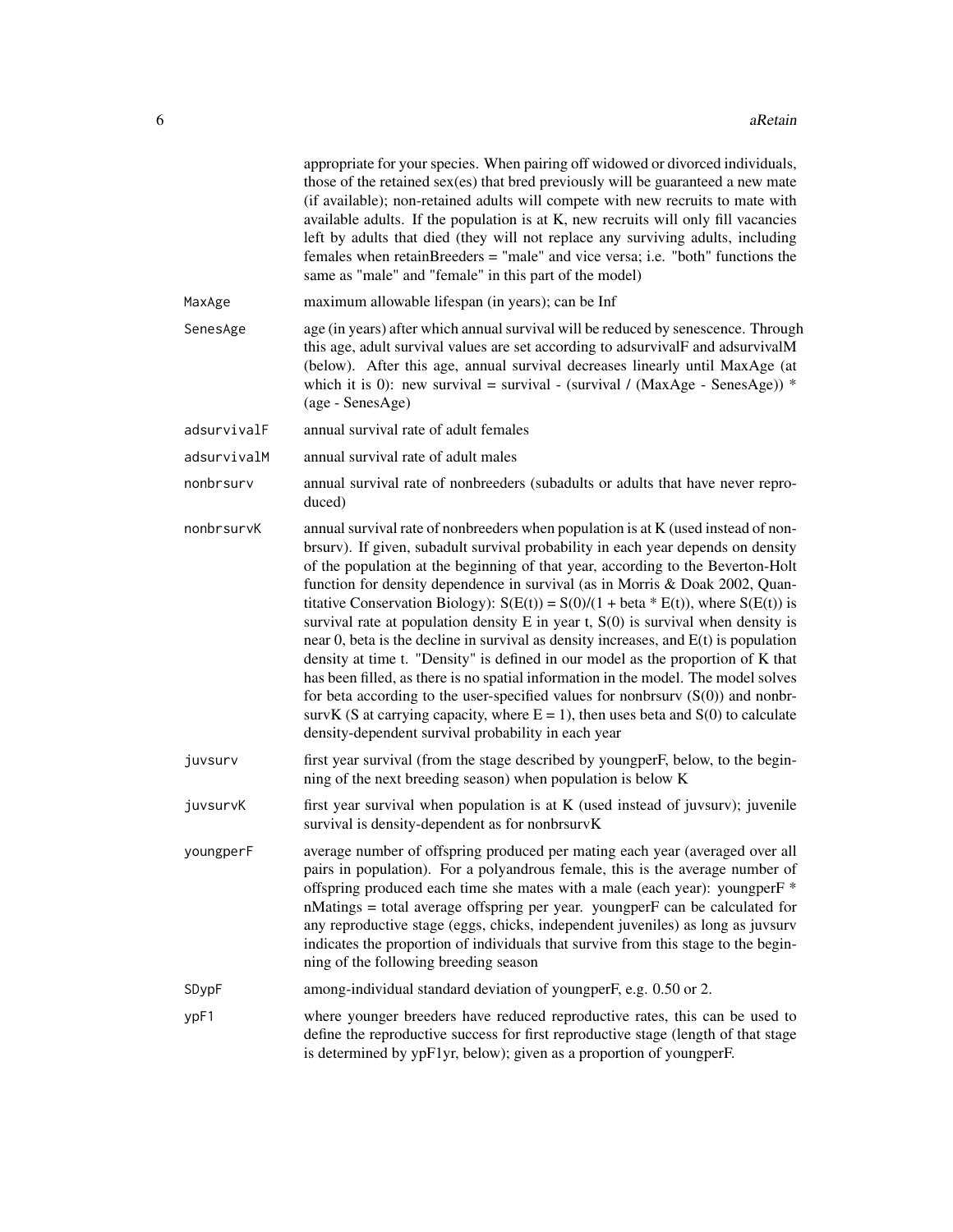#### aRetain  $\overline{7}$

| ypF1yr     | age after which ypF1 changes to youngperF (e.g. 1 if ypF1 applies to one-year-<br>olds only, or 5 if it applies for the first 5 years and then increases to youngperF<br>from age 6 onward)                                                                                                                                                                                                                                                                                                  |
|------------|----------------------------------------------------------------------------------------------------------------------------------------------------------------------------------------------------------------------------------------------------------------------------------------------------------------------------------------------------------------------------------------------------------------------------------------------------------------------------------------------|
| MAXypF     | maximum annual number of offspring per individual (e.g. based on biological<br>constraints such as clutch size/renesting)                                                                                                                                                                                                                                                                                                                                                                    |
| MAXypFK    | maximum annual number of offspring per individual when population is at K, if<br>different from MAXypF                                                                                                                                                                                                                                                                                                                                                                                       |
| ypFsex     | which member of a pair limits the reproductive output for the year, based on the<br>biology of the species of interest; can be "male", "female", or "both" (the last<br>will average the male's and female's values)                                                                                                                                                                                                                                                                         |
| youngSR    | proportion of offspring that are male                                                                                                                                                                                                                                                                                                                                                                                                                                                        |
| trackall   | logical: whether to track all individuals from the population through the whole<br>simulation; must be TRUE to use indiv.summary or pedigree.summary after run-<br>ning the simulation                                                                                                                                                                                                                                                                                                       |
| GeneCount  | which alleles to count as retained: those in the "adult" population only, or those<br>in "all" individuals (including subadults and other nonbreeders)                                                                                                                                                                                                                                                                                                                                       |
| nyears     | number of years to run the simulation                                                                                                                                                                                                                                                                                                                                                                                                                                                        |
| nrepl      | number of iterations (replicates) to run                                                                                                                                                                                                                                                                                                                                                                                                                                                     |
| nreplprint | interval (number of replicates) at which to print a message with the current sys-<br>tem time. Allows the user to gauge model progress and to estimate time to<br>completion                                                                                                                                                                                                                                                                                                                 |
| printplots | logical: whether to plot the population growth (number of individuals, as de-<br>fined by KAdults, present each year) and allele frequency (in the pool defined<br>by GeneCount) as they change over time (TRUE or FALSE). One line will be<br>plotted for each replicate immediately after it runs. Can be used to immediately<br>gauge the demographics of the population (e.g. if it will grow as expected); will<br>slow down the simulation by $\sim$ 10-20 percent. Defaults to FALSE. |

## Details

The user indicates the number of individuals released to establish the population (bottleneck size), along with their age class (adult or juvenile), sex ratio, and post-release survival rate. These individuals can be released all at once or gradually over a period of years. Released individuals are assumed to be unrelated and are randomly assigned genotypes (zero, one, or two copies of a hypothetical neutral allele) according to a user-specified frequency of the allele in the source population. The simulated population can be held at the initial size to simulate a prolonged bottleneck (while reproduction occurs) or the user can specify a post-release lag with no reproduction. Otherwise, released individuals mature and recruit according to user-specified parameters. Species with delayed sexual maturity are modeled by preventing subadults from breeding until a user-specified age. Adults are randomly sorted into monogamous or polygynous breeding pairs, which re-form for multiple matings within one season (in polygynandry systems), remain together seasonally (in monogamous or polygynous systems), or remain together lifelong (in monogamous systems) depending on user-specified settings. Reproduction occurs each year based on individual or population means (depending on settings for individual variation in reproductive output) for the number of offspring produced per pair per year, which can change with age of the parents. Sex is randomly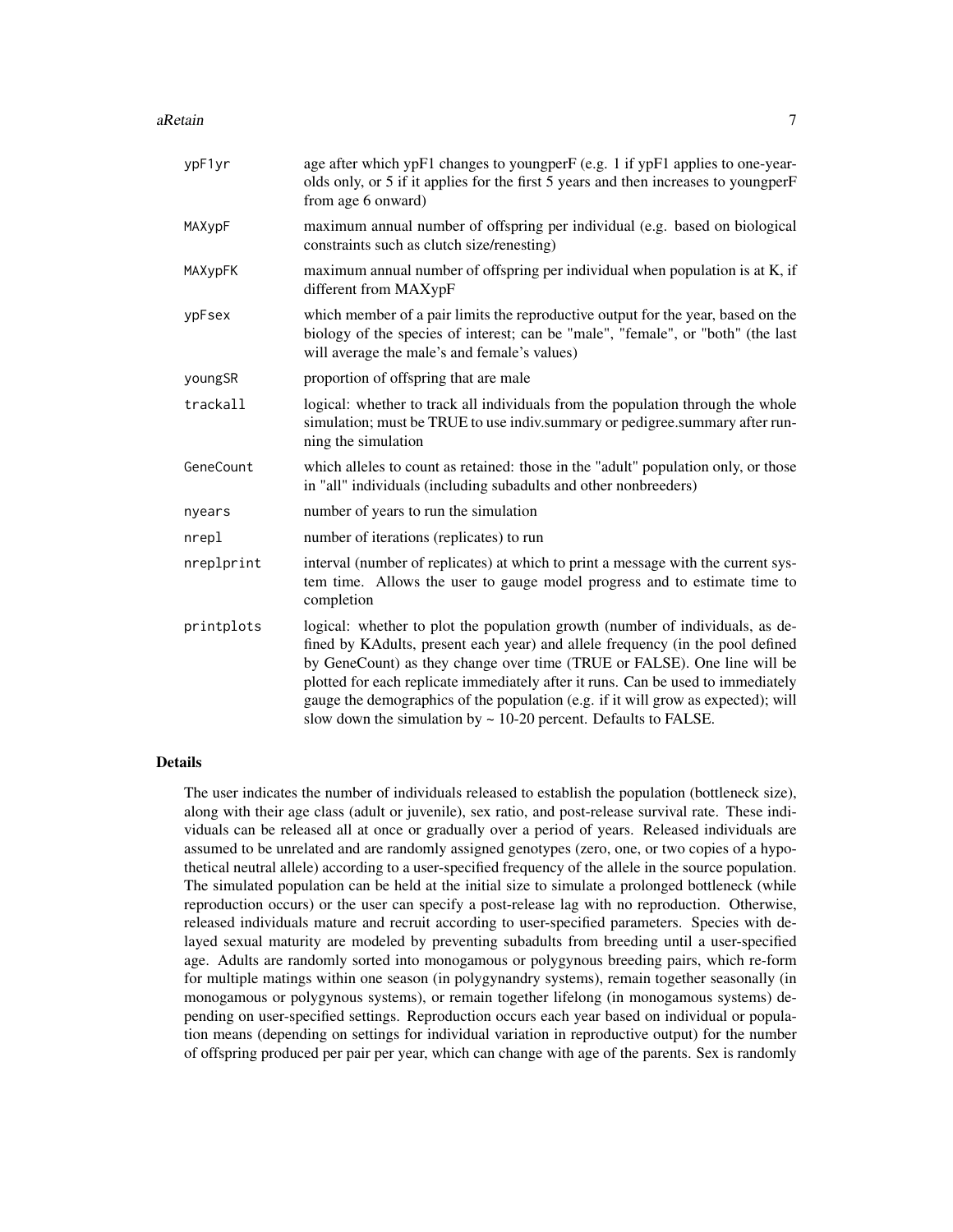assigned to each offspring according to the user-specified sex ratio for juveniles and offspring inherit alleles from their parents via Mendelian inheritance. When the simulated population reaches the specified carrying capacity, population growth ceases by either preventing recruitment of offspring or removing randomly selected individuals (as indicated by the user). When individuals are removed at random, the user can choose to give priority to remain in the population to established breeders and/or immigrants (if any). Annual survival of individuals is determined by user-specified probabilities for each age class, with optional sex-specific survival rates for adults. The user can choose to incorporate density dependence into juvenile and subadult/nonbreeder survival probabilities and/or to specify senescence effects in survival of adults beyond a certain age.

The model simulates immigration at regular user-specified intervals by adding more individuals from the original source population. Immigrants can be prioritized over locally produced individuals to recruit into breeding vacancies. This scenario may be realistic when most locally produced juveniles would emigrate, or when locally produced juveniles would be removed by managers (e.g. to contribute to other populations or to make room for immigrants). Emigration can be simulated in this model by reducing the survival value for the appropriate age class, assuming emigrants and their descendants do not return to the modeled population.

Frequency of the allele of interest in the simulated population is recorded after each year of the simulation. The proportion of iterations in which the allele is retained to the end of the specified time period is interpreted as the probability of retaining the allele in the population over that period. The model outputs a census of the simulated population (adults, subadults/nonbreeders, pairs, founders, and immigrants) each year, and a list of information for each individual in the simulated population. The census information can be averaged across replicates with aRetain. summary. An individual summary function (indiv.summary) can output pertinent information (e.g. proportion bred, average number that bred per generation) about individuals of each origin (founder, local, or immigrant) in the population. A pedigree summary function (pedigree.summary) can be used to describe accumulation of inbreeding in the population by calling R package **pedigree**.

See the AlleleRetain Model Guide (available as a PDF file with this installation, or from the model's website at https://sites.google.com/site/alleleretain/) for more details and an example.

#### Value

aRetain returns a list of sub-lists, with one sub-list for each replicate which contains two matrices: one that summarizes the population information for that replicate (one row for each year; columns = number of adults, number of breeding females, number of breeding males, number of copies of the rare allele, number of pairs, number of nonbreeders, number of founders remaining, number of migrants alive, mean age of breeding pairs), and one that gives pertinent information for all individuals in that replicate (one row for each individual; columns = ID, dam, sire, origin [1=starter, 2=supplemental, 3=local, 4=immigrant], birth year, number of years alive in the population, number of years bred, year added to population). The latter matrix includes all individuals if trackall = TRUE, or only those alive at the end of the simulation if trackall = FALSE. Run aRetain.summary, indiv.summary, and pedigree.summary to generate useful output from this information (averaged across replicates).

#### Author(s)

Emily L. Weiser <emily.l.weiser@gmail.com>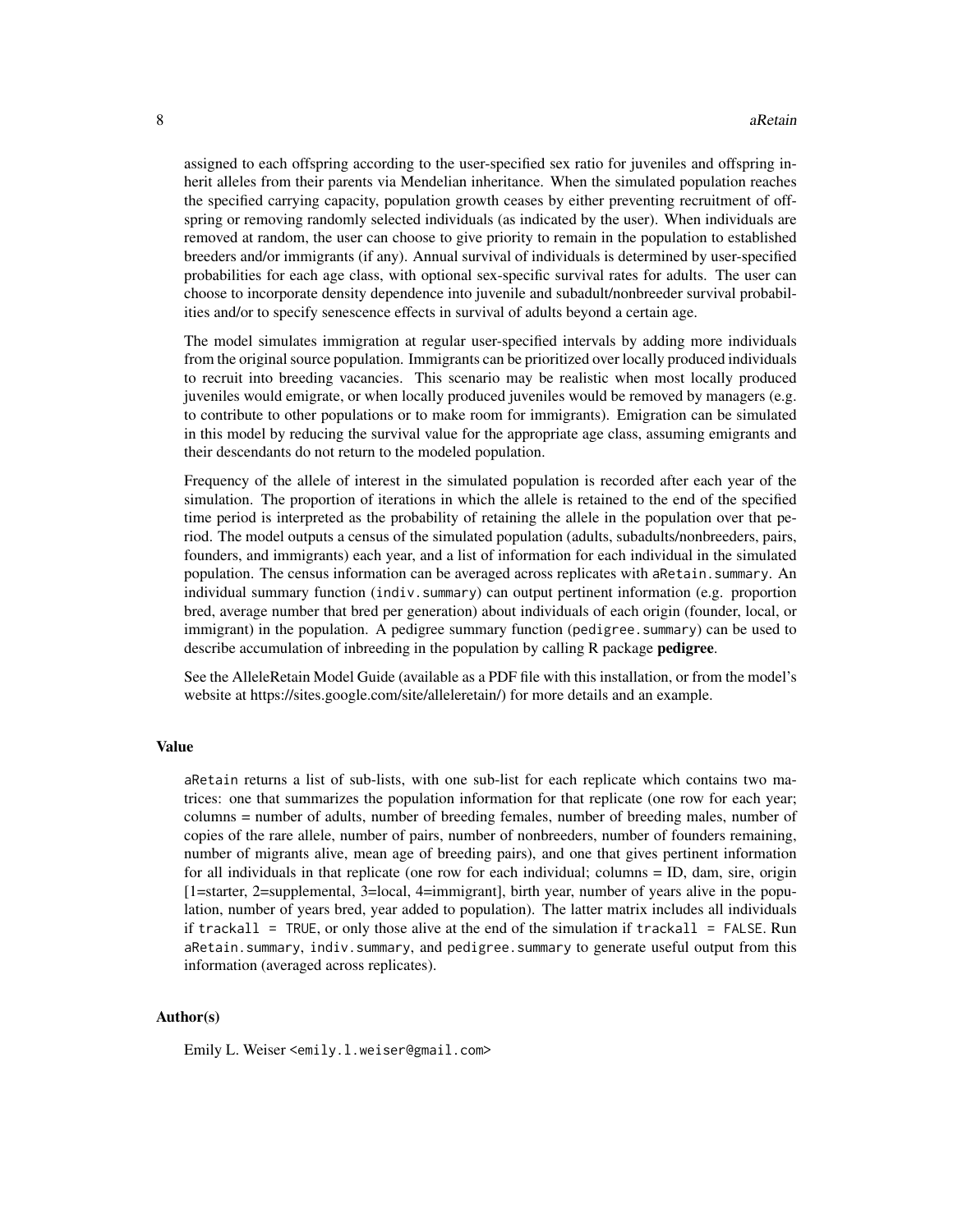## <span id="page-8-0"></span>aRetain.summary 9

#### References

Weiser, E.L., Grueber, C. E., and I. G. Jamieson. 2012. AlleleRetain: A program to assess management options for conserving allelic diversity in small, isolated populations. Molecular Ecology Resources 12:1161-1167.

#### Examples

## Simulate rare allele with frequency 0.05 in source population. ## 20 individuals are translocated to establish a new population with carrying ## capacity = 100 individuals. An additional 5 individuals are translocated ## once every 10 years as immigrants. Demographic parameter values are for a ## monogamous passerine bird species with a 5-yr average lifespan. Only 30 ## iterations are run so the confidence intervals will be wide.

```
## Not run:
```

```
aR.temp \leq aRetain(q0 = 0.05, sourceN = 2000, startN = 20, startAge =
"adult", startSR = 0.5, exactSSR = FALSE, inisurv = 0.90, addN = 0, addyrs
= c(0), migrN = 5, migrfreq = 10, mpriority = FALSE, removeL = FALSE, K =
100, KAdults = FALSE, mature = 1, matingSys = "monogamy", matingLength =
"seasonal", retainBreeders = "male", MaxAge = 16, SenesAge = 5, adsurvivalF =
0.77, adsurvivalM = 0.77, nonbrsurv = 0.70, nonbrsurvK = 0.40, juvsurv = 0.60,
juvsurvK = 0.30, youngperF = 2.85, SDypF = 1.25, MAXypF = 6, MAXypFK = 6,
vpFsex = "female", youngSR = 0.5, trackall = TRUE, GeneCount = "all", nyears =
10, nrep1 = 20, nrep1print = 10
```

```
aRetain.summary(aR.temp, GeneCount = "all", alpha=0.05, dropextinct = TRUE)
```
## End(Not run)

aRetain.summary *Summarize Demographics and Allele Retention from* aRetain

#### **Description**

Summarize pertinent information about the population simulated by aRetain.

#### Usage

```
aRetain.summary(adata, GeneCount, alpha=0.05, dropextinct = FALSE)
```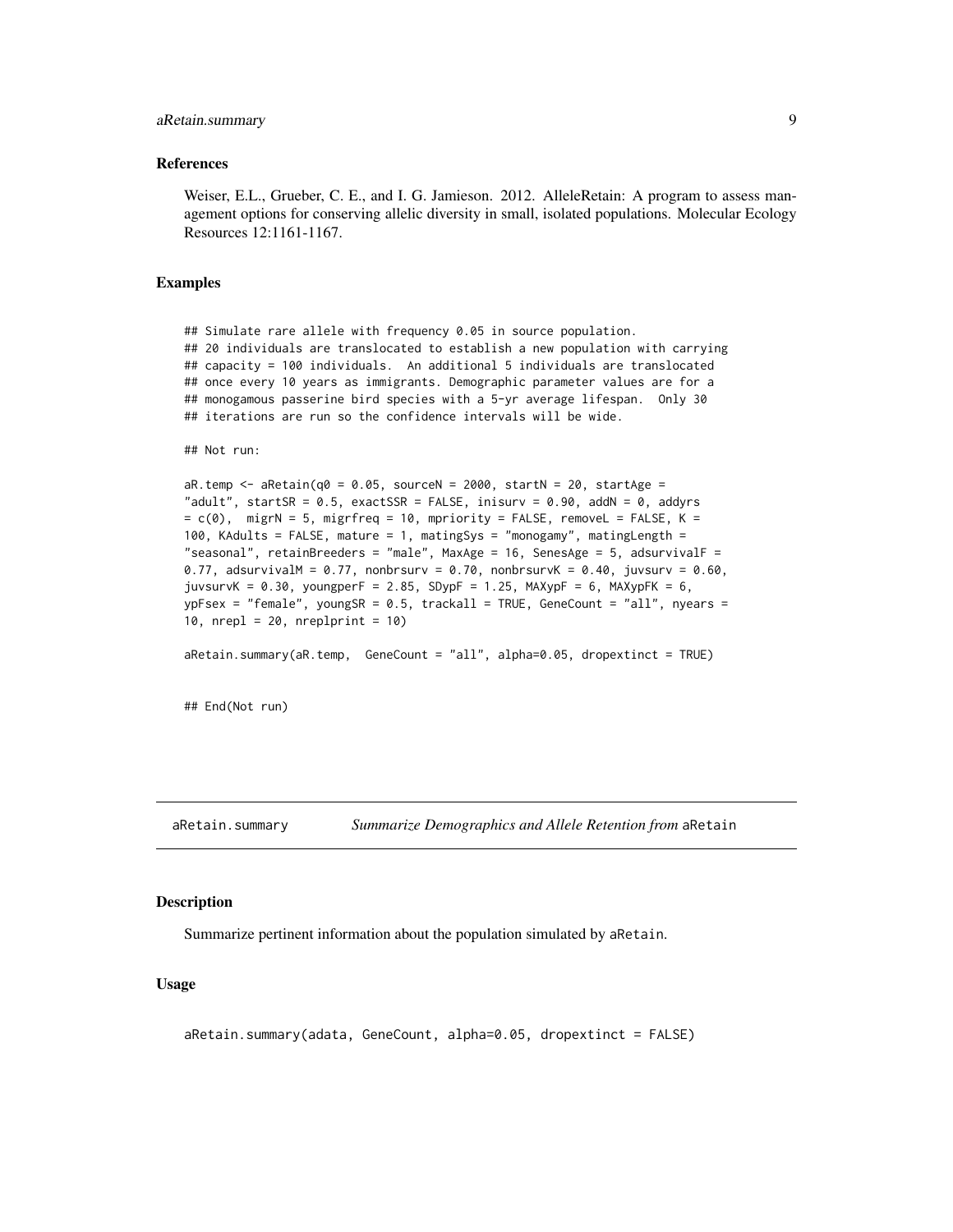## Arguments

| adata       | list of output from a Retain                                                               |
|-------------|--------------------------------------------------------------------------------------------|
| GeneCount   | "adult" or "all" as specified for aRetain                                                  |
| alpha       | confidence level e.g. $0.05$ for 95% intervals                                             |
| dropextinct | logical: should simulated populations that decline to zero be omitted from the<br>summary? |

## Value

A matrix in which the rows correspond to simulation years (0,...,nyears) and the columns are summary variables:

| MeanN        | mean number of adults                                                                                                                 |
|--------------|---------------------------------------------------------------------------------------------------------------------------------------|
| <b>SEN</b>   | SE for # adults                                                                                                                       |
| MeanNNonbr   | mean # of nonbreeders                                                                                                                 |
| MeanBrF      | mean # of breeding females                                                                                                            |
| SEBrF        | SE for # of breeding females                                                                                                          |
| MeanBrM      | mean # of breeding males                                                                                                              |
| <b>SEBrM</b> | SE for # of breeding males                                                                                                            |
| MeanNFound   | mean # of founders (starters and supplemental individuals) remaining                                                                  |
| MeanNMigr    | mean # of immigrants present                                                                                                          |
| MeanAge      | mean age of breeding adults (those that are actually paired that year)                                                                |
| P.extant     | probability that the population is extant (proportion of simulations in which the<br>population does not become extinct)              |
| P.xLCL       | lower bound of the confidence interval for Pextant                                                                                    |
| P.xUCL       | upper bound of the confidence interval for Pextant                                                                                    |
| P.retain     | probability that the rare allele is present in the population                                                                         |
| P.LCL        | lower bound of the confidence interval for Pretain                                                                                    |
| P.UCL        | upper bound of the confidence interval for Pretain                                                                                    |
| A.Freg       | frequency of the rare allele in the simulated population (in adults or in all indi-<br>viduals, as per GeneCount argument in aRetain) |
| A.SE         | standard error for A.Freq                                                                                                             |

## Author(s)

Emily L. Weiser <emily.l.weiser@gmail.com>

## References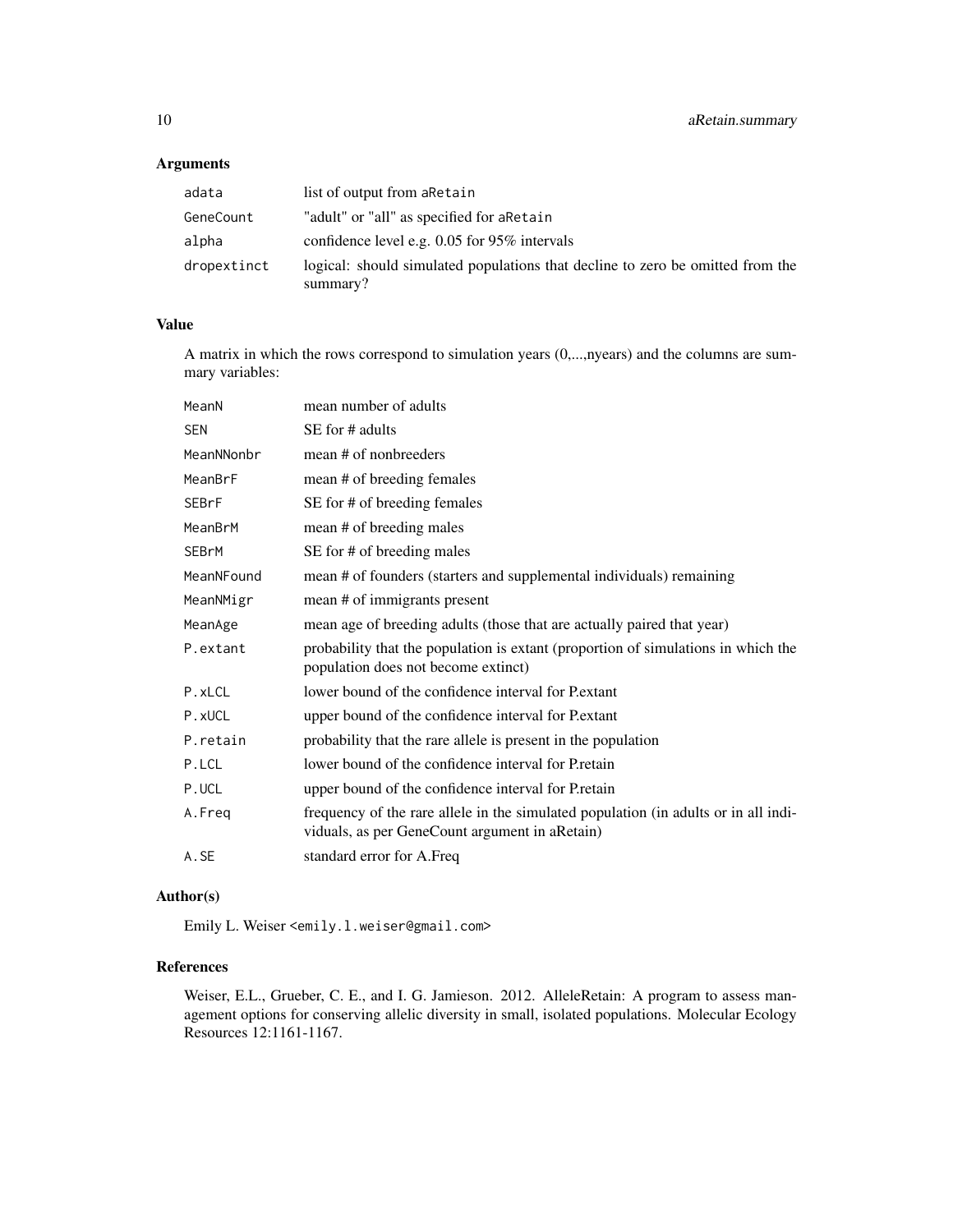<span id="page-10-0"></span>

Summarize information for individuals of each origin (starters, supplementals, locals, immigrants) simulated by aRetain. Must be run after aRetain is run with trackall = TRUE.

## Usage

indiv.summary(adata, genlength, alpha=0.05)

## Arguments

| adata     | list of output from a Retain                                                                                                                                                            |
|-----------|-----------------------------------------------------------------------------------------------------------------------------------------------------------------------------------------|
| genlength | mean age of simulated individuals (breeding pairs only), as returned by census. summary<br>(use the MeanAge value where it stabilizes after recovering from any founder<br>age effects) |
| alpha     | confidence level e.g. $0.05$ for 95% intervals                                                                                                                                          |

## Value

A matrix with 4 rows, one for each origin (starter, supplemental, local, immigrant) and the columns are summary variables:

| n            | total number of individuals from each origin, summed within each replicate and<br>then averaged across replicates |
|--------------|-------------------------------------------------------------------------------------------------------------------|
| pbreed       | probability of each individual breeding (proportion that bred)                                                    |
| pbreed. LCL  | lower confidence limit for pbreed                                                                                 |
| pbreed.UCL   | upper confidence limit for pbreed                                                                                 |
| YrsBred      | mean # years bred per individual (including those that never bred)                                                |
| YrsBredBr    | mean # of years bred per individual (that bred at least once)                                                     |
| lifespan     | mean lifespan in the population                                                                                   |
| effectivegen | mean # of individuals that bred each generation                                                                   |
| NMatings     | mean # of total lifetime matings, across individuals                                                              |

## Author(s)

Emily L. Weiser <emily.l.weiser@gmail.com>

## References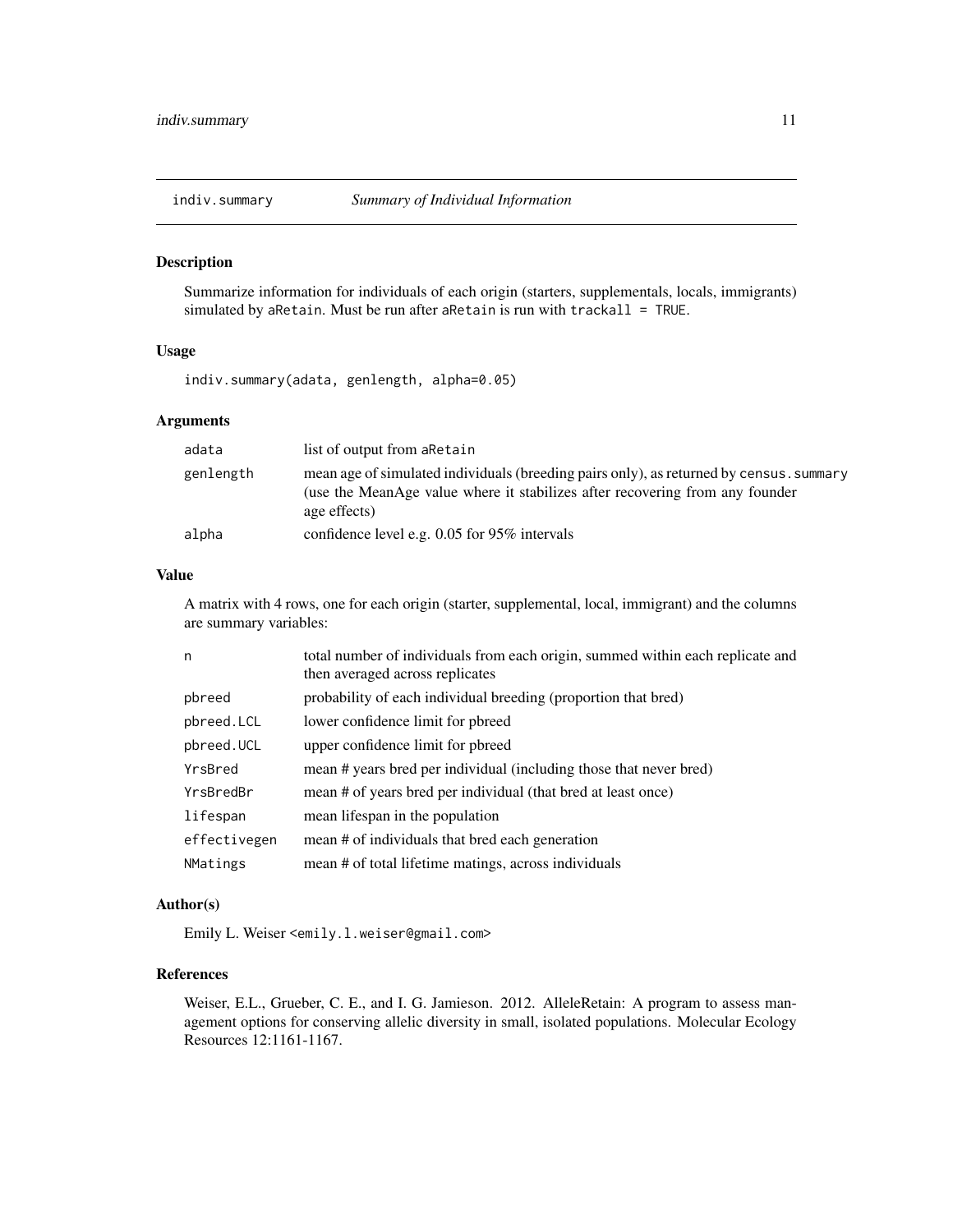<span id="page-11-0"></span>

List of number of matings for each individual of the specified sex, over whole lifetime and all years, as simulated by aRetain. Must be run after aRetain is run with trackall = TRUE.

## Usage

LRS.summary(adata, sex)

## Arguments

| adata | list of output from a Retain         |
|-------|--------------------------------------|
| sex   | sex to summarize; "male" or "female" |

#### Value

A matrix with one row for each individual and two columns:

| ID       | ID number of the individual. ID numbers are unique within each replicate, but<br>will be repeated across replicates                                                                            |
|----------|------------------------------------------------------------------------------------------------------------------------------------------------------------------------------------------------|
| NMatings | number of times the individual mated during its lifetime. The individual-level<br>data is not expected to be useful, but can be used to calculate the mean or a<br>histogram of mating success |

## Author(s)

Emily L. Weiser <emily.l.weiser@gmail.com>

## References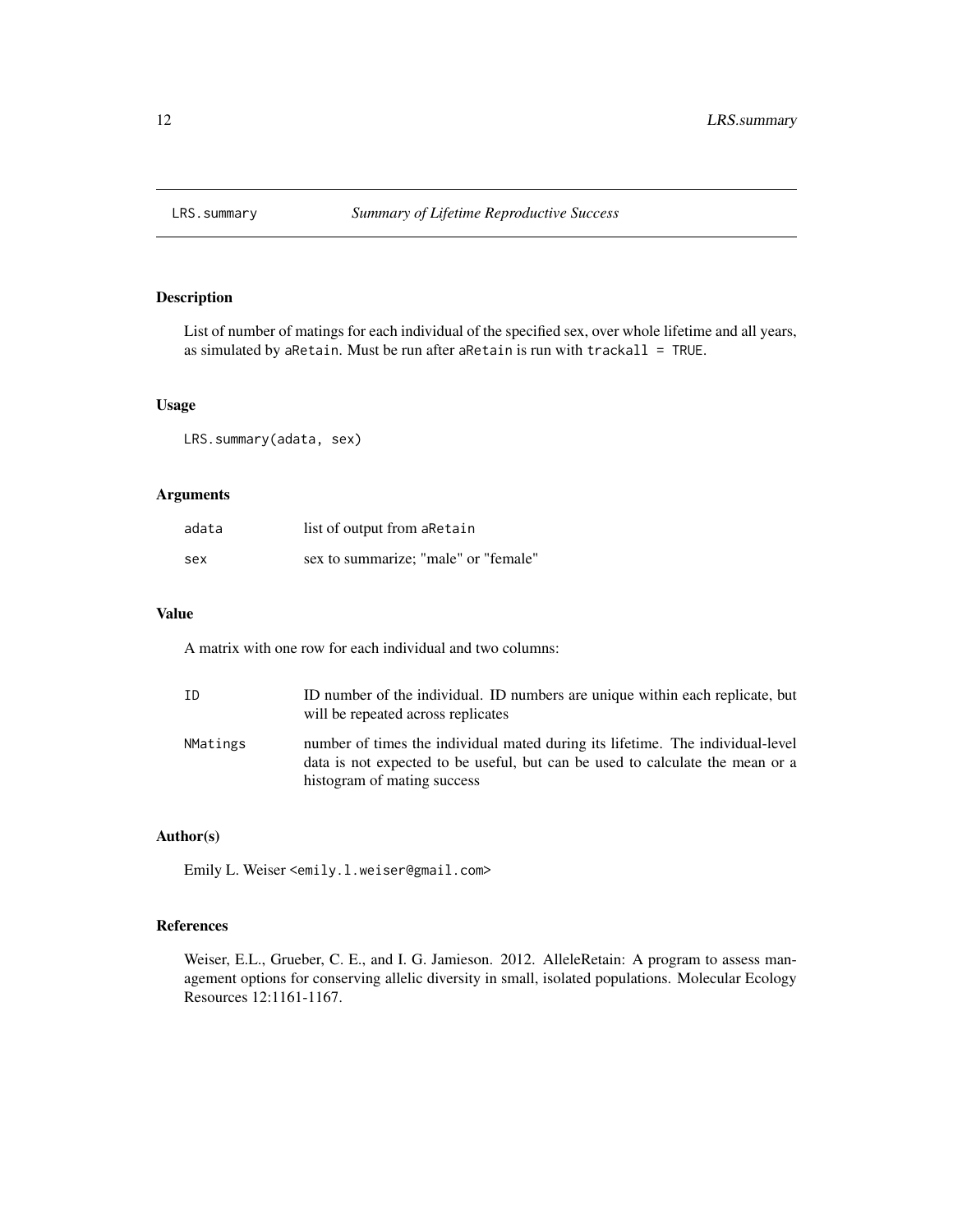<span id="page-12-0"></span>pedigree.summary *Pedigree Simulation and Summary*

## Description

Summarizes inbreeding accumulation in the population simulated by aRetain. Must be run after  $a$ Retain is run with trackall = TRUE. Requires package pedigree.

## Usage

```
pedigree.summary(adata)
```
## Arguments

adata list of output from aRetain

## Value

A matrix in which the rows correspond to simulation years (0,...,nyears) and the columns are summary variables:

| year      | year of simulation                                             |
|-----------|----------------------------------------------------------------|
| meanF     | mean F, averaged across individuals and then across replicates |
| varF      | inter-replicate variance in F                                  |
| indivVarF | inter-individual variance of F, averaged across replicates     |

## Author(s)

Emily L. Weiser <emily.l.weiser@gmail.com>

## References